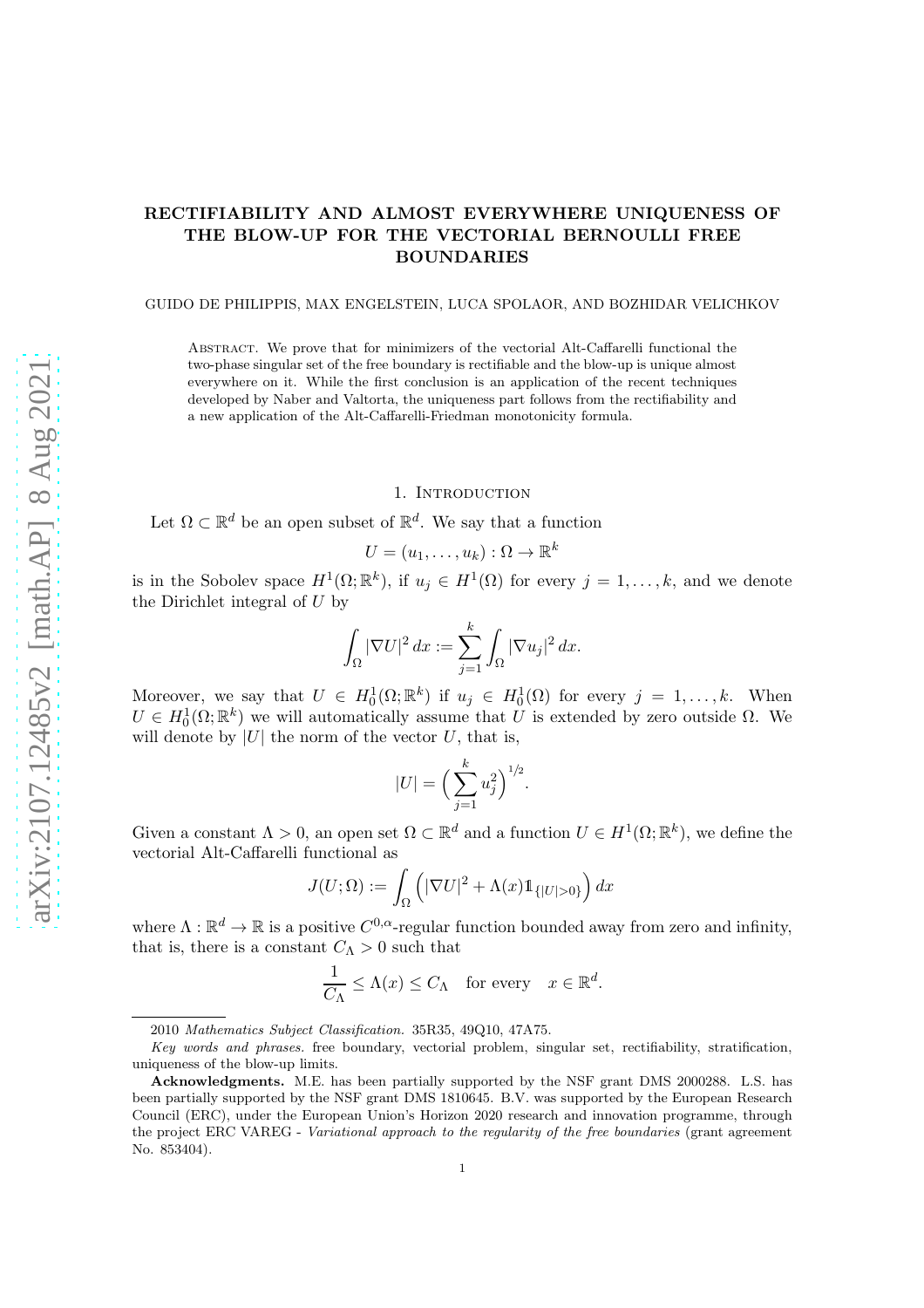For the sake of simplicity, throughout the paper we will assume that  $\Lambda$  is a constant; the proofs in the general case require only minor standard technical modifications.

Given an open set  $D \subset \mathbb{R}^d$ , we say that the function  $U : D \to \mathbb{R}^k$  is a local minimizer of *J* in *D* if  $U \in H^1(\Omega; \mathbb{R}^k)$  for every open set  $\Omega \in D$  and if

 $J(U; \Omega) \leq J(V; \Omega)$  for every  $V \in H^1(D; \mathbb{R}^k)$  such that  $U - V \in H_0^1(\Omega; \mathbb{R}^k)$ .

The vectorial Bernoulli problem consists in minimizing the functional  $J$  in some bounded open set D among all functions  $U \in H^1(D; \mathbb{R}^k)$  with prescribed boundary condition. In particular, given a minimizer  $U$ , we are interested in describing the local structure of the free boundary  $\partial \Omega_U$  inside D, where  $\Omega_U$  is the set

$$
\Omega_U := \{ |U| > 0 \}.
$$

This problem generalizes both the classical one-phase Bernoulli problem first studied by Alt and Caffarelli in [\[1\]](#page-8-0) and the two-phase Bernoulli problem of Alt-Caffarelli-Friedman [\[2\]](#page-8-1) for which the full regularity of the free boundary was obtained only recently in [\[4\]](#page-8-2).

The vectorial Bernoulli problem was introduced simultaneously in [\[3\]](#page-8-3), [\[12\]](#page-8-4) and [\[10\]](#page-8-5), and at first it was studied in the so-called non-degenerate case in which it is a priori known that at least one of the components of  $U$  does not change sign. The regularity of the free boundary in the general *degenerate case* was first obtained in dimension  $d = 2$  (and for any  $k \ge 2$ ) in [\[15\]](#page-8-6), where it was shown that  $\partial \Omega_U$  can be decomposed is the disjoint union of two sets: the regular part Reg( $\partial \Omega_U$ ) is an open subset of  $\partial \Omega_U$  and a smooth manifold, while the remaining singular set  $\text{Sing}(\partial \Omega_U)$  is contained in a countable union of  $C^{1,\alpha}$ -regular curves, the blow-up limit of U being unique at every singular point. In higher dimensions, the  $C^{1,\alpha}$  regularity of  $\text{Reg}(\partial \Omega_U)$  in the degenerate case was first obtained in [\[11\]](#page-8-7) and later in [\[13\]](#page-8-8) (the precise definition of the regular part will be given in [Section 1.2\)](#page-2-0).

The present paper is dedicated to the singular part of the vectorial free boundaries  $\partial \Omega_U$ , where U is a local minimizer of the functional J. Before we give our main result [Theorem 1.2](#page-2-1) [\(Section 1.3\)](#page-2-2), in [Section 1.1](#page-1-0) and [Section 1.2,](#page-2-0) we briefly recall some of the known properties of the solutions of the vectorial problem.

<span id="page-1-0"></span>1.1. Regularity of the vectorial free boundaries. Let  $U$  be a local minimizer of  $J$ in the open set  $D \subset \mathbb{R}^d$ . Then, the function U is locally Lipschitz continuous in D, the set  $\Omega_U := \{ |U| > 0 \}$  is an open subset of D and the free boundary  $\partial \Omega_U \cap D$  can be decomposed in the following three disjoint sets (see for instance [\[13\]](#page-8-8)):

- The regular part Reg( $\partial\Omega_U$ ) is the set of points on  $\partial\Omega_U \cap D$  at which the Lebesgue density of  $\Omega_U$  is precisely 1/2. It is now known that  $\text{Reg}(\partial \Omega_U)$  is an open subset of  $\partial \Omega_U$  and is locally a  $C^{1,\alpha}$ -regular  $(d-1)$ -dimensional manifold (see [\[11\]](#page-8-7), [\[13\]](#page-8-8) and  $[6]$ , and also  $[15]$  for the two-dimensional case).
- The one-phase singular part  $\text{Sing}_1(\partial \Omega_U)$  is the set of points on  $\partial \Omega_U \cap D$  at which the Lebesgue density of  $\Omega_U$  is a number  $\ell \in (1/2, 1)$ . In [\[12\]](#page-8-4) and [\[13\]](#page-8-8), it was shown that  $\text{Sing}_1(\partial \Omega_U)$  is a closed subset of  $\partial \Omega_U \cap D$  such that:
	- $-$  Sing<sub>1</sub>( $\partial \Omega_U$ ) is empty in dimension  $d < d^*$ ;
	- $-$  Sing<sub>1</sub>( $\partial\Omega_U$ ) is a discrete set if the dimension of the space is exactly  $d^*$ ;

– Sing<sub>1</sub>( $\partial$ Ω<sub>*U*</sub>) has Hausdorff dimension  $d - d^*$  if  $d > d^*$ ;

where  $d^*$  is the smallest dimension in which there are one-homogeneous solutions of the one-phase problem with a singular free boundary (that is, which is not locally the graph of a smooth function); we recall that for the moment it is only known that  $d^* \in \{5, 6, 7\}$  (see [\[9\]](#page-8-10) and [\[5\]](#page-8-11)).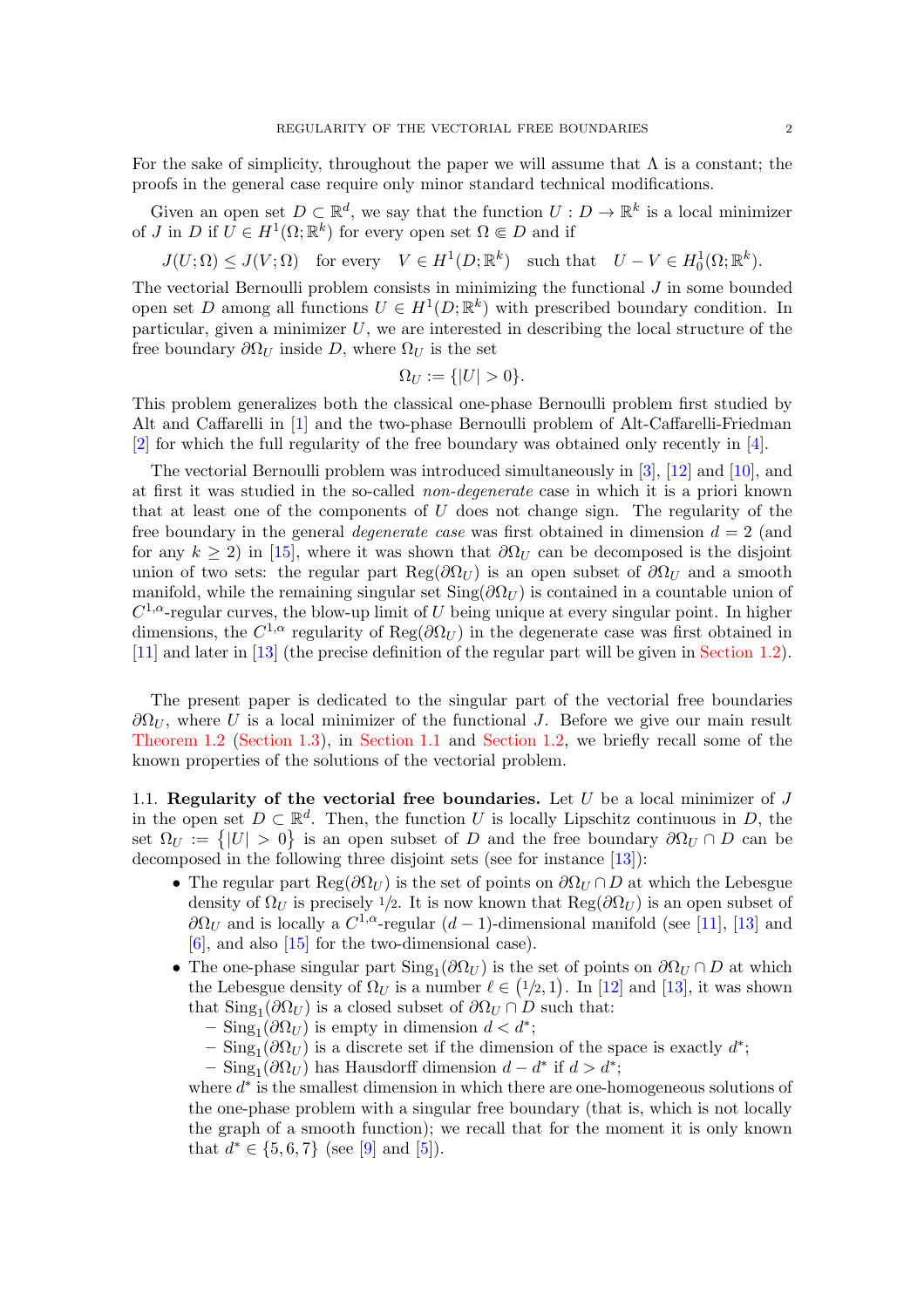• The two-phase singular part  $\text{Sing}_2(\partial \Omega_U)$  is the set of points on  $\partial \Omega_U \cap D$  at which the Lebesgue density of  $\Omega_U$  is 1.

<span id="page-2-0"></span>1.2. Blow-up limits at two-phase singular points. Let  $x_0 \in \partial \Omega_U \cap D$  be fixed. For every  $r > 0$ , we consider the rescaling

$$
U_{x_0,r}(x) = \frac{1}{r}U(x_0 + rx).
$$

Since U is Lipschitz, we know that, for every  $R > 0$ , there is  $\rho > 0$  such that the family of functions  $U_{x_0,r}$ ,  $r \in (0,\rho)$  is defined and uniformly Lipschitz continuous on  $B_R$ . Thus, there is a decreasing sequence  $r_n \to 0$  such that the sequence of functions  $U_{x_0,r_n}$  converges locally uniformly to a function  $V: \mathbb{R}^d \to \mathbb{R}^k$ , which might depend on the blow-up sequence; we will say that V is a blow-up limit of U at  $x_0$ . It is well-known (see for instance [\[12\]](#page-8-4)) that any blow-up limit of  $U$  is

- Lipschitz continuous non-constantly zero function on  $\mathbb{R}^d$ ;
- a local minimizer of  $J$  in  $\mathbb{R}^d$ ;
- a one-homogeneous function on  $\mathbb{R}^d$ .

In [\[13\]](#page-8-8) it was proved that if  $x_0$  is a two-phase singular point,  $x_0 \in Sing_2(\partial \Omega_U)$ , then every blow-up limit of U at  $x_0$  is of the form

 $V(x) = Ax$  for some  $d \times k$  real matrix A.

Moreover, again in [\[13\]](#page-8-8) it was shown that, even if  $V$  might a priori depend on the blow-up sequence, the rank of the matrix A depends only on the point  $x_0$ . We notice that the rank is an entire number between 1 and  $\min\{k, d\}.$ 

(i) If  $Rk(x_0)$  is 1, then there is a unit vector  $\nu \in \mathbb{R}^d$  such that the rows of the matrix A are the vectors  $\alpha_1\nu, \ldots, \alpha_k\nu$ , where the constants  $\alpha_1, \alpha_2, \ldots, \alpha_k \in \mathbb{R}$  satisfy

<span id="page-2-3"></span>
$$
\alpha_1^2 + \alpha_2^2 + \dots + \alpha_k^2 \ge \Lambda. \tag{1.1}
$$

(ii) If  $1 < Rk(x_0) \leq k$ , then any blow-up of U at  $x_0$  is of the form Ax, where the matrix  $A = (a_{ij})_{ij}$  is such that

$$
\sum_{i,j} a_{ij}^2 \ge c\Lambda,
$$

where c is a dimensional constant.

*Remark* 1.1. It was shown in [\[13\]](#page-8-8) than if A is a matrix of the form (i), for which  $(1.1)$ holds, then the linear function  $U(x) = Ax$  is a global minimizer of J (that is, a local minimizer in  $\mathbb{R}^d$ ). For what concerns the point (ii), classifying the matrices of rank higher than one, which are global minimizers is currently an open problem.

<span id="page-2-2"></span>1.3. Stratification of  $\text{Sing}_2(\partial \Omega_U)$  and the main theorem. For every  $j = 1, ..., k$ , we define the stratum  $S_i$  as

$$
S_j = \Big\{ x_0 \in \text{Sing}_2(\partial \Omega_U) : \text{Rk}(x_0) = j \Big\}.
$$

<span id="page-2-1"></span>In [\[13\]](#page-8-8) it was shown that, for every  $j = 1, \ldots, k$ , the set  $S_j$  has Hausdorff dimension  $d - j$ . In this paper, we prove the following result

**Theorem 1.2.** Let  $U: D \to \mathbb{R}^k$  be a local minimizer of J in the open set  $D \subset \mathbb{R}^d$ . Then, for every  $j = 1, ..., k$ , the j-th stratum  $S_j$  of  $\text{Sing}_2(\partial \Omega_U)$  is  $(d-j)$ -rectifiable and has locally finite  $(d - i)$ -dimensional Hausdorff measure.

<span id="page-2-4"></span>Combining this result with a suitable version af the Alt-Caffarelli-Friedman monotonicity formula we obtain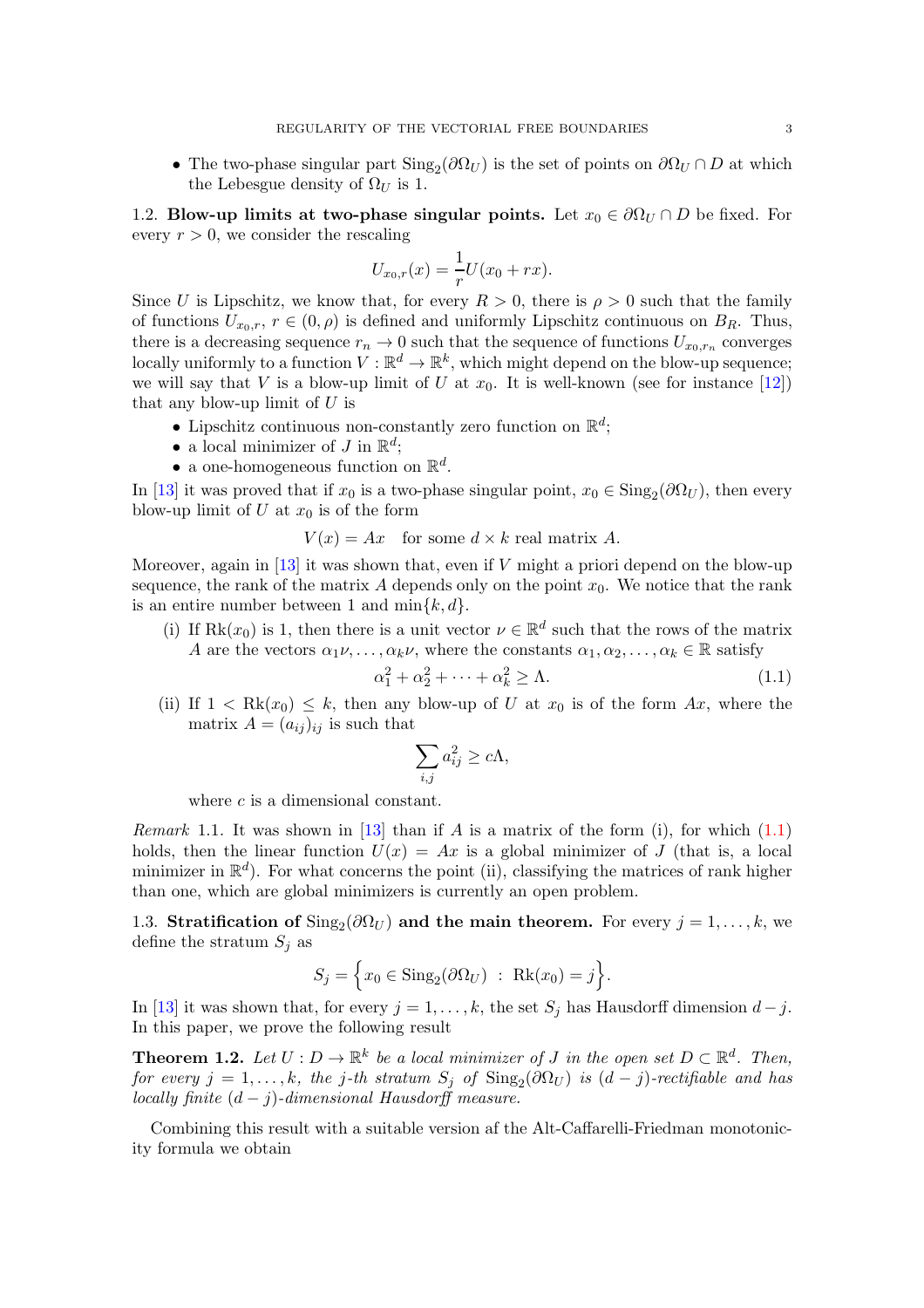**Corollary 1.3.** Let  $U: D \to \mathbb{R}^k$  be a local minimizer of J in the open set  $D \subset \mathbb{R}^d$ . Then, at  $\mathcal{H}^{d-1}$ -almost every point  $x_0$  of  $\text{Sing}_2(\partial \Omega_U)$  the blow-up of U is unique.

Remark 1.4. For the first stratum  $S_1$  the finiteness of the  $(d-1)$ -Hausdorff measure (but not the rectifiability) was proved in [\[13\]](#page-8-8) by a different technique.

### 2. Proof of [Theorem 1.2](#page-2-1)

We introduce the quantitative stratification as defined in  $[14]$  (see  $[8]$  in our context). The results of this section are simple modifications to our setting of nowadays well-understood results.

**Definition 2.1.** Let U be a minimizer of J in D. Given a point  $x \in \text{Sing}_2(\partial \Omega_U)$ , we say that U is  $(j, \varepsilon)$ -symmetric in  $B_r(x)$  if

$$
\frac{1}{r^{d-2}}\int_{B_r(x)}|U-A|^2\,dx<\varepsilon
$$

for some linear function  $A: \mathbb{R}^d \to \mathbb{R}^k$  such that  $Rk(A) = d-j$ . The  $(j, \varepsilon)$ -stratum,  $S^j_{\varepsilon}(U)$ , is the set of points  $x \in Sing_2(\partial \Omega_U)$  for which U is not  $(j+1, \varepsilon)$ -symmetric in  $B_r(x)$ , for  $every\ 0 < r \leq \min\{1, dist(x, \partial D)\}.$ 

We remark that, as usual,  $S^j = \bigcup_{\varepsilon > 0} S^j_{\varepsilon}$ , so that it will be enough to show that each  $S^j_{\varepsilon}$ is j-rectifiable. This follows from Naber and Valtorta breakthrough result [\[14\]](#page-8-12) combined with the following observations.

<span id="page-3-1"></span>**Lemma 2.2** (Monotonicity formula (see [\[12\]](#page-8-4))). Let  $U = (u_1, \ldots, u_k) : D \to \mathbb{R}^k$  be a local minimizer of J in the open set  $D \subset \mathbb{R}^d$ . Then, the function

$$
\Phi(U, x_0, r) := \int_{B_1} |\nabla U_{x_0, r}|^2 dx - \int_{\partial B_1} |U_{x_0, r}|^2 d\mathcal{H}^{d-1} + \Lambda \big| \big\{ |U_{x_0, r}| > 0 \big\} \big|
$$

is monotone non-decreasing in r and we have

<span id="page-3-2"></span>
$$
\partial_r \Phi(U, x_0, r) \ge \sum_{\ell=1}^k \int_{\partial B_1} |x \cdot \nabla u_{\ell, x_0, r}(x) - u_{\ell, x_0, r}(x)|^2 d\mathcal{H}^{d-1}(x), \tag{2.1}
$$

where  $u_{\ell,x_0,r}(x) := \frac{1}{r}u_{\ell}(x_0 + rx)$ . In particular, for any free boundary point  $x_0 \in \partial \Omega_U$  we can define the energy density

$$
\Phi(U, x_0, 0) := \lim_{r \to 0^+} \Phi(U, x_0, r),
$$

<span id="page-3-3"></span>which also coincides with the Lebesgue density of the set  $\Omega_U$  at  $x_0$ .

**Lemma 2.3** (Quantitative splitting). For any  $\rho, \gamma, E_0 > 0$  there exists  $\eta_0 = \eta_0(\rho, \gamma, E_0)$ 0 such that the following holds. Let  $U = (u_1, \ldots, u_k) : D \to \mathbb{R}^k$  be a local minimizer of J in  $D \subset \mathbb{R}^d$  and let  $x \in S^j_{\varepsilon}$ . Let  $r > 0$  and  $E \in \mathbb{R}$ ,  $|E| \le E_0$ , be such that

<span id="page-3-0"></span>
$$
B_{10r}(x) \subset D \qquad and \qquad \sup_{z \in B_{3r}(x)} \Phi(U, z, 3r) \le E. \tag{2.2}
$$

Then, at least one of the following alternatives hold:

(1) either

$$
S_{\varepsilon}^{j} \cap B_{r}(x) \subset \{ z \in B_{r}(x) : \Phi(U, z, \gamma r) \ge E - \gamma \}, \tag{2.3}
$$

(2) or, for any  $\eta \leq \eta_0$ , there is an affine  $(j-1)$ -dimensional space  $L^{j-1}$  such that

$$
\{z \in B_r(x) : \Phi(U, z, 2\eta r) \ge E - \eta\} \subset B_{\rho r}(L^{j-1}),\tag{2.4}
$$

where  $B_s(L)$  denotes the tubular neighborhood of size s around  $p + L$ .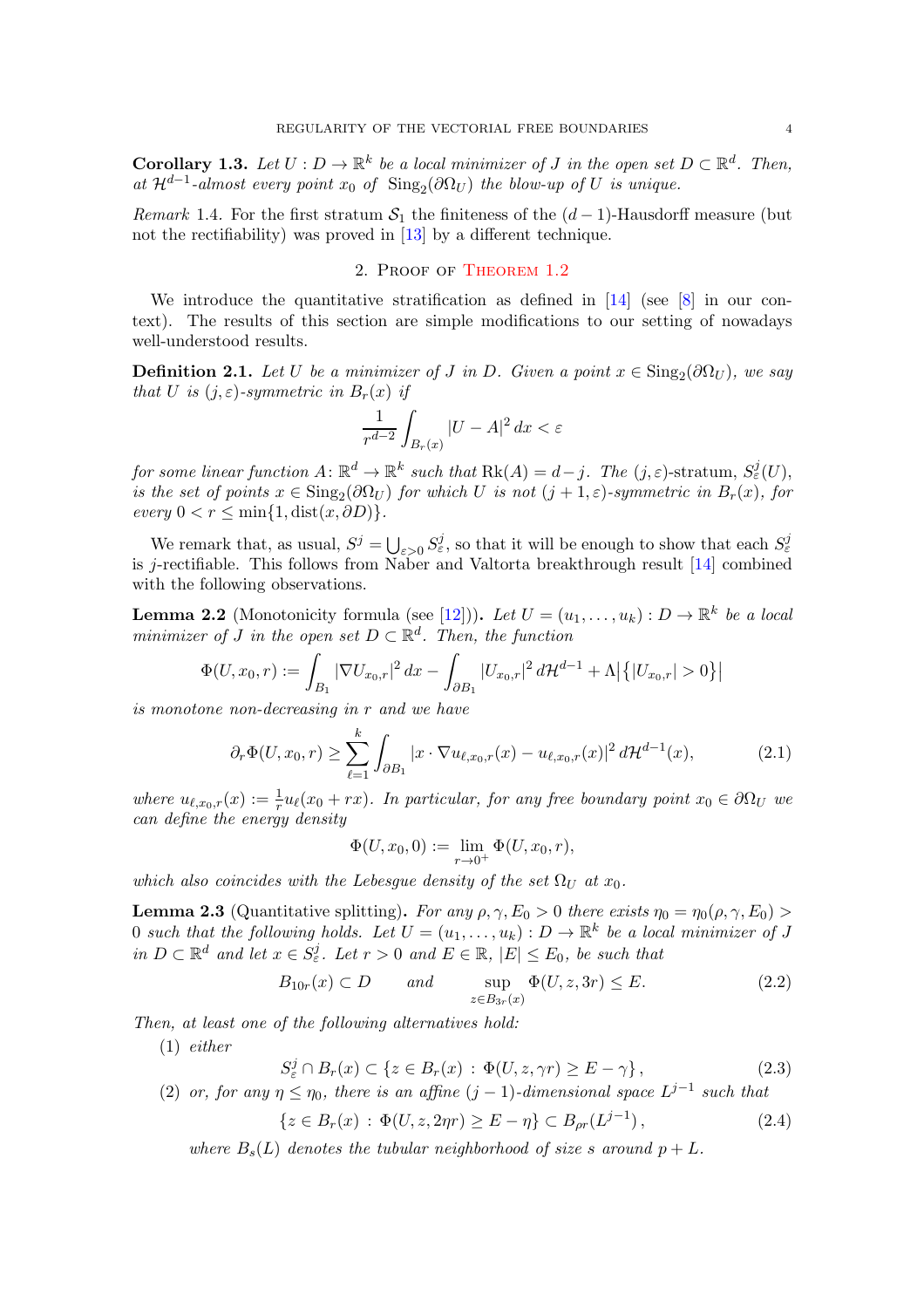*Proof.* Without loss of generality we can assume  $x = 0$  and  $r = 1$ .

We can assume there are points  $y_1, \ldots, y_j \in B_1$  such that

<span id="page-4-0"></span>
$$
y_i \notin B_\rho(p + \text{span}\{y_1, \ldots, y_{i-1}, y_{i+1}, \ldots, y_j\})
$$
 and  $\Phi(U, y_i, 2\eta) \ge E - \eta$  (2.5)

for every  $i = 1, \ldots, j$  and for some  $\eta > 0$  to be chosen later. Indeed if such points don't exist, then there is a  $(j-1)$ -dimensional affine plane  $L^{j-1}$  such that

$$
y \in B_1 \setminus B_\rho(L^{j-1}) \Rightarrow \Phi(U, y, 2\eta) < E - \eta
$$
,

which is precisely the alternative (2).

Now we claim that there exist  $\eta$ ,  $\beta > 0$  such that if [\(2.2\)](#page-3-0) and [\(2.5\)](#page-4-0) hold, for some E and  $\rho > 0$ , then we have

$$
\Phi(U, z, \gamma) \ge E - \gamma \qquad \text{for every} \qquad z \in B_{\beta}(L) \cap B_1 \tag{2.6}
$$

<span id="page-4-3"></span><span id="page-4-1"></span>
$$
S_{\varepsilon}^{j} \cap B_{1} \subset B_{\beta}(L) \cap B_{1}, \qquad (2.7)
$$

where  $L = p + \text{span}\{y_1, \ldots, y_j\}$ , which clearly implies that alternative (1) holds and concludes the proof.

Suppose therefore that [\(2.6\)](#page-4-1) fails. Then there are sequences  $U_n, y_{n,i}, L_n, \eta_n, \beta_n, E_n$  such that  $\eta_n, \beta_n \to 0$  and for each  $n \in \mathbb{N}$  there is  $x_n \in B_{\beta_b}(L_n) \cap B_1$  such that

$$
\Phi(U_n, x_n, \gamma) \le E_n - \gamma.
$$

Up to passing to a subsequence we have that  $U_n$  converges strongly in  $H^1_{loc}(B_9)$  and locally uniformly in  $B_9$  to a function  $V : B_9 \to \mathbb{R}$ , which is a local minimizer of  $\overline{J}$  in  $B_9$ . Moreover, we can also suppose that

$$
E_n \to E, \quad y_{n,i} \to y_i, \quad L_n \to L, \quad x_n \to x \in \overline{B}_1 \cap L.
$$

By the contradiction assumption and by the continuity of  $\Phi$  for fixed radius we get

<span id="page-4-2"></span>
$$
\Phi(V, x, 0) \le \Phi(V, x, \gamma) = \lim_{n \to \infty} \Phi(U_n, x_n, \gamma) \le E - \gamma.
$$
\n(2.8)

On the other hand, we notice that by  $(2.5)$  and the contradiction assumption we have

$$
\Phi(U_n, y_{n,i}, 2\eta_n) \ge E_n - \eta_n \quad \text{for every} \quad n \ge 1.
$$

Thus, for every fixed  $\rho > 0$ ,

$$
\Phi(V, y_i, \rho) = \lim_{n \to \infty} \Phi(U_n, y_{n,i}, \rho) \ge \lim_{n \to \infty} \Phi(U_n, y_{n,i}, 2\eta_n) \ge \lim_{n \to \infty} (E_n - \eta_n) = E,
$$

and passing to the limit as  $\rho \to 0$ , we get

 $\Phi(V, y_i, 0) \ge E$  for every  $i \in \{1, \dots j\}$ .

On the other hand, by hypothesis,

$$
\sup_{z \in B_3} \Phi(U_n, z, 3) \le E_n \quad \text{for every} \quad n \ge 1.
$$

Thus, using the coninuity of  $\Phi$  in the first two variables (for fixed radius  $r = 3$ ), we get

$$
\sup_{z \in B_1} \Phi(V, z, 3) \le E.
$$

Now the monotonicity formula for V at the points  $y_1, \ldots, y_j$  implies that

$$
\Phi(V, y_i, r) = E \quad \text{for every} \quad i \in \{1, \dots, j\} \quad \text{and every} \quad 0 \le r < 3.
$$

Thus, by Lemma  $2.2$  implies that V is one-homogeneous with respect to each of the points  $y_1, \ldots, y_i$ , which means that V is one-homogeneous and independent of L. Now since  $x \in L$ , this implies that  $\Phi(V, x, 0) = E$ , which is a contradiction with [\(2.8\)](#page-4-2).

Thus, we know that there are  $\eta_0 > 0$  and  $\beta > 0$  such that if  $(2.2)$  and  $(2.5)$  hold, for some  $E \in (-E_0, E_0)$ ,  $\rho > 0$  and  $\eta \leq \eta_0$ , then also [\(2.6\)](#page-4-1) holds. Thus, it remains to show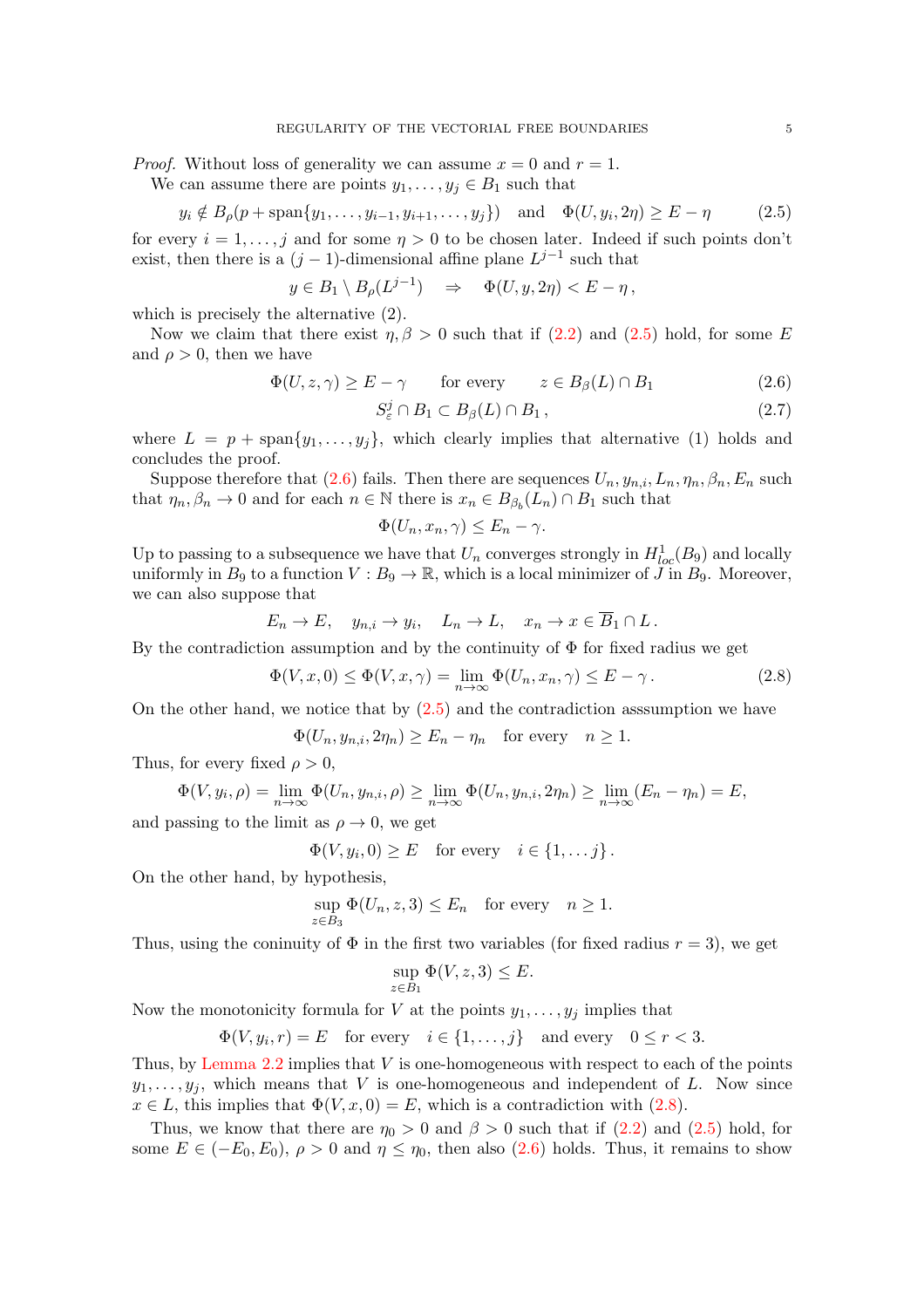that with this choice of  $\beta$  we have also [\(2.7\)](#page-4-3). Arguing again by contradiction, we suppose that [\(2.7\)](#page-4-3) fails for a sequence  $U_n, y_{n,i}, L_n$  and  $x_n \in (S^j_{\varepsilon}(U_n) \setminus B_{\beta}(L_n)) \cap B_1$  for which  $(2.2)$ ,  $(2.5)$  and  $(2.6)$  hold for some  $\eta_n \to 0$  (with fixed  $\rho$ ,  $\beta$ ,  $\gamma$ , and E). Then, by the same argument as above, we obtain a 1-homogeneous function V (the limit of  $U_n$ ) invariant on L (the limit of  $L_n$ ) and a point  $x \in (S^j_\varepsilon(V) \setminus B_\beta(L)) \cap B_1$ , which is the limit of  $x_n$ . This implies that any blow-up W of V at  $x \text{ has } j+1$  symmetries. In fact, since V is invariant with respect to every  $y \in L$ , so is W; moreover, since V is 1-homogeneous and  $x \neq 0$ , its blow-ups at x are invariant in the direction of x. Thus,  $U_n$  is  $(j + 1, \varepsilon)$ -symmetric at  $x_n$ , for *n* sufficiently large, which is a contradiction with  $x_n \in S^j_{\varepsilon}(U_n)$ .

<span id="page-5-2"></span>**Lemma 2.4** (Effective control of the  $\beta$  number- $L^2$  estimate). Let  $U = (u_1, \ldots, u_k) : D \to$  $\mathbb{R}^k$  be a local minimizer of J in the open set  $D \subset \mathbb{R}^d$  and let  $x_0 \in S^j_{\varepsilon}(U)$ . There is a  $\delta = \delta(d, \varepsilon) > 0$  such that if

$$
\Phi(U, x_0, 8r) - \Phi(U, x_0, \delta r) < \delta \,,
$$

then for any finite Borel measure  $\mu$  the following estimate holds

$$
\beta_{\mu}^{j}(x,r)^{2} \leq \frac{C(d,\varepsilon)}{r^{j}} \int_{B_{r}(x)} \left( \Phi(U,y,8r) - \Phi(U,y,r) \right) d\mu(y),
$$

where  $\beta_{\mu}^{j}(x,r)$  is the Jones's  $\beta$  number defined by

$$
\beta_{\mu}^{j}(x,r)^{2} = \inf_{p+L^{j}} \frac{1}{r^{j+2}} \int_{B_{r}(x)} \text{dist}\,(y,p+L^{j})^{2} \, d\mu(y) \, .
$$

where the infimum is taken over all affine j-dimensional planes  $p + L<sup>j</sup>$ .

*Proof.* Let  $p_{x,r}$  be the barycenter of  $\mu$  in  $B_r(x)$ , that is

$$
p_{x,r} := \frac{1}{\mu(B_r(x))} \int_{B_r(x)} y \, d\mu(y) = \int_{B_r(x)} y \, d\mu(y).
$$

Consider the symmetric positive semi-definite bilinear form  $B \colon \mathbb{R}^d \times \mathbb{R}^d \to \mathbb{R}$  defined by

$$
B_x(v, w) := \int_{B_r(x)} \left( (y - p_{x,r}) \cdot v \right) \left( (y - p_{x,r}) \cdot w \right) d\mu(y) \qquad \forall v, w \in \mathbb{R}^d
$$

By standard linear algebra, there exists an orthonormal basis of vectors  $\{v_1, \ldots, v_d\} \subset \mathbb{R}^d$ which diagonalizes the bilinear form  $B_x$ , that is

$$
B_x(v_i, v_j) = \delta_{ij} \lambda_i \quad \text{where} \quad 0 \le \lambda_d \le \cdots \le \lambda_1.
$$

If we denote with  $L^j_\mu(x,r)$  the plane realizing the infimum in the definition of  $\beta^j_\mu(x,r)$ , it is then easy to check that

<span id="page-5-1"></span>
$$
L^j_{\mu} = p_{x,r} + \text{span}\{v_1, \dots, v_j\} \quad \text{and} \quad \beta^j_{\mu}(x,r)^2 = \frac{\mu(B_r(x))}{r^j} \sum_{i=j+1}^d \lambda_i \,. \tag{2.9}
$$

Moreover, since the barycenter  $p_{x,r}$  satisfies the equation

<span id="page-5-0"></span>
$$
\int_{B_r(x)} (y - p_{x,r}) \, d\mu(y) = 0,\tag{2.10}
$$

.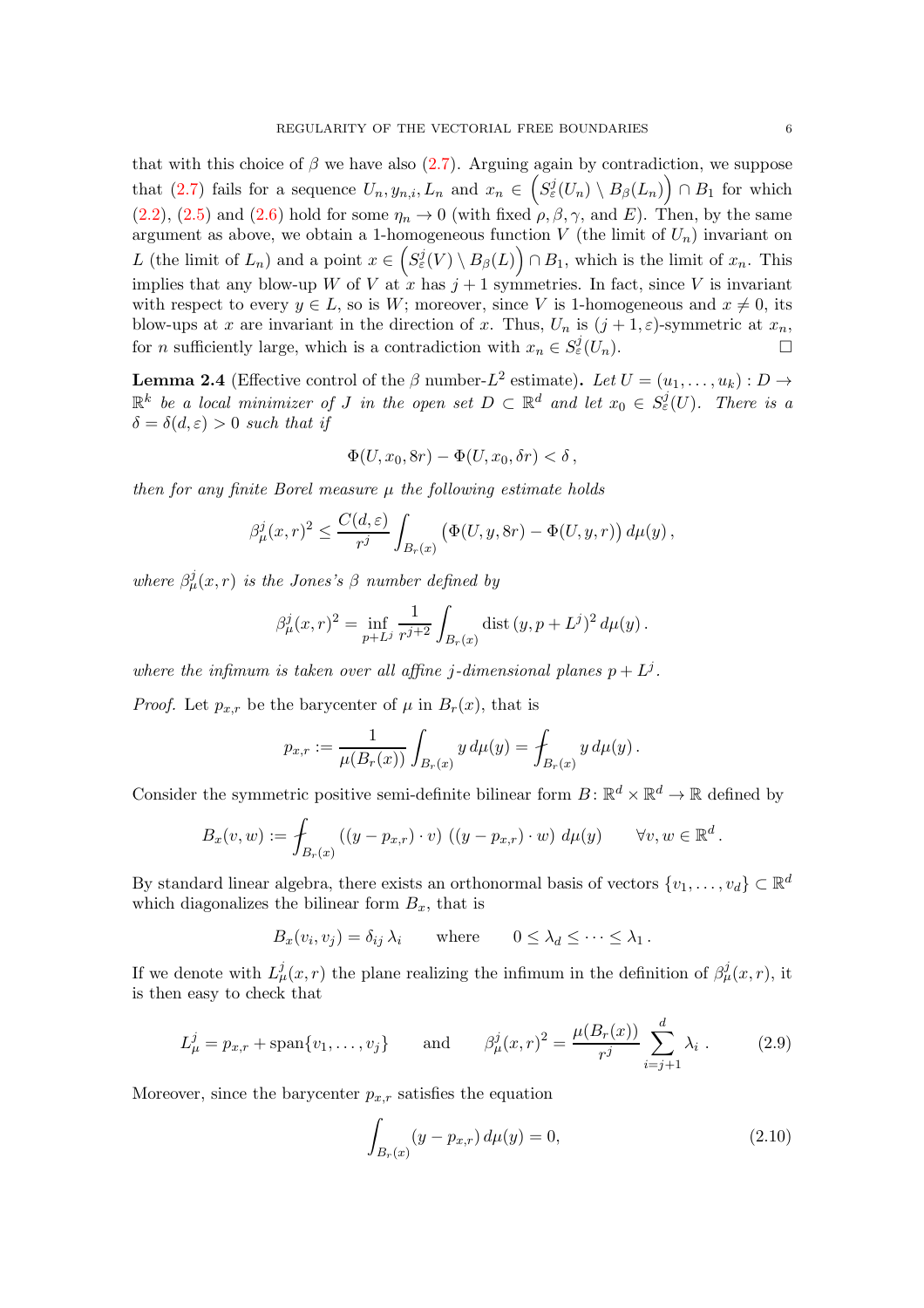for every  $i = 1, \ldots, d$ , we have

$$
\lambda_i v_i = \sum_{j=1}^d \left( \oint_{B_r(x)} ((y - p_{x,r}) \cdot v_i) ((y - p_{x,r}) \cdot v_j) d\mu(y) \right) v_j
$$
  
= 
$$
\oint_{B_r(x)} ((y - p_{x,r}) \cdot v_i) \left[ \sum_{j=1}^d ((y - p_{x,r}) \cdot v_j) v_j \right] d\mu(y)
$$
  
= 
$$
\oint_{B_r(x)} ((y - p_{x,r}) \cdot v_i) (y - p_{x,r}) d\mu(y)
$$
  
= 
$$
\oint_{B_r(x)} ((y - p_{x,r}) \cdot v_i) y d\mu(y).
$$
 (2.11)

Next, for each component  $u_{\ell}$  of  $U$ , we compute

$$
\lambda_i \left( v_i \cdot \nabla u_\ell(z) \right) = \int_{B_r(x)} \left( \left( y - p_{x,r} \right) \cdot v_i \right) \left( y \cdot \nabla u_\ell(z) \right) d\mu(y)
$$

$$
= \int_{B_r(x)} \left( \left( y - p_{x,r} \right) \cdot v_i \right) \left( u_\ell(z) - (z - y) \cdot \nabla u_\ell(z) \right) d\mu(y),
$$

where in the second equality we used again  $(2.10)$ . Using Hölder inequality we deduce

$$
\lambda_i^2 |v_i \cdot \nabla u_\ell(z)|^2 \le \int_{B_r(x)} ((y - p_{x,r}) \cdot v_i)^2 d\mu(y) \int_{B_r(x)} (u_\ell(z) - (z - y) \cdot \nabla u_\ell(z))^2 d\mu(y)
$$
  
=  $\lambda_i \int_{B_r(x)} (u_\ell(z) - (z - y) \cdot \nabla u_\ell(z))^2 d\mu(y).$ 

Summing over the components of  $U$ , we conclude

<span id="page-6-0"></span>
$$
\lambda_i \sum_{\ell=1}^k |\nabla u_\ell(z) \cdot v_i|^2 \le \sum_{\ell=1}^k \int_{B_r(x)} \left( u_\ell(z) - (z - y) \cdot \nabla u_\ell(z) \right)^2 d\mu(y). \tag{2.12}
$$

Next, we set  $A_{s,t}(x) := B_t(x) \setminus B_s(x)$  and compute

$$
\lambda_i r^{-d-2} \int_{A_{3r,4r}(x)} \sum_{\ell=1}^k (\nabla u_\ell(z) \cdot v_i)^2 dz
$$
  
\n
$$
\leq r^{-d-2} \int_{A_{3r,4r}(x)} \sum_{\ell=1}^k \int_{B_r(x)} (u_\ell(z) - (z - y) \cdot \nabla u_\ell(z))^2 d\mu(y) dz
$$
  
\n
$$
\leq C_k \int_{B_r(x)} \sum_{\ell=1}^k \int_{A_{3r,4r}(x)} (u_\ell(z) - (z - y) \cdot \nabla u_\ell(z))^2 |z - y|^{-d-2} dz d\mu(y)
$$
  
\n
$$
\leq C_k \int_{B_r(x)} (\Phi(U, x, 8r) - \Phi(U, x, r)) d\mu(y)
$$
\n(2.13)

where in the second inequality we used  $(2.12)$  and in the last inequality we used  $(2.1)$ .

Next we claim that there is  $\delta = \delta(\varepsilon, d)$ ,  $c = c(d, \varepsilon) > 0$  such that for any orthonormal family of vectors  $\{v_1, \ldots, v_{j+1}\}$  we have

<span id="page-6-1"></span>
$$
c \le \frac{1}{r^{d+2}} \int_{A_{3r,4r}(x)} \sum_{i=1}^{j+1} \sum_{\ell=1}^k (v_i \cdot \nabla u_\ell(z))^2 \, dz \,. \tag{2.14}
$$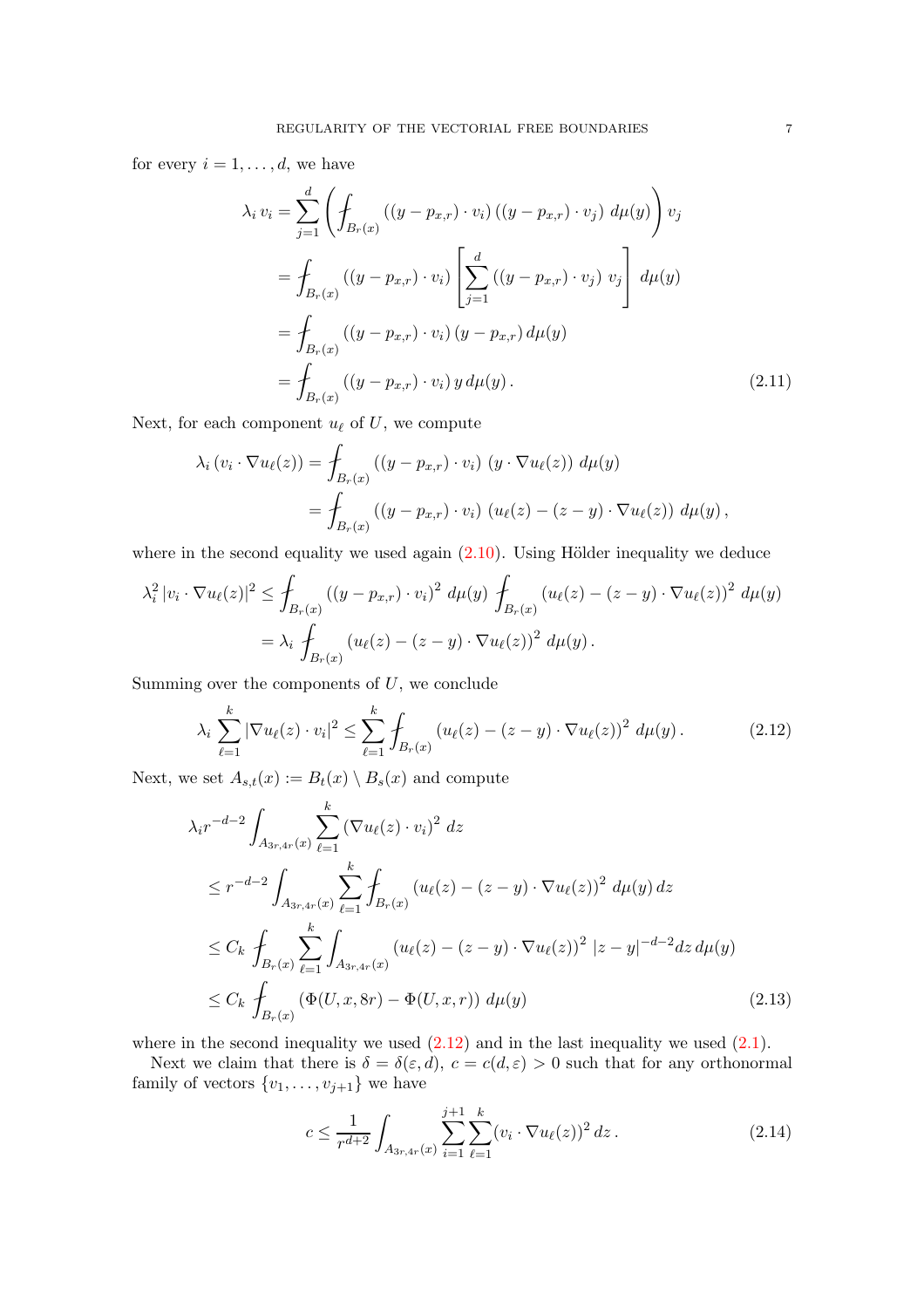It is enough to show this when  $r = 1$  and  $x = 0$ , so we assume by contradiction that there is a sequence of minimizers  $U_n = (u_{n,1}, \ldots, u_{n,k})$  and othonormal systems  $\{v_1^n, \ldots, v_{j+1}^n\}$ such that

<span id="page-7-1"></span>
$$
\int_{A_{3,4}(0)} \sum_{i=1}^{j+1} \sum_{\ell=1}^k (v_i^k \cdot \nabla u_{n,\ell}(z))^2 dz \le \frac{1}{n},\tag{2.15}
$$

and moreover

<span id="page-7-0"></span>
$$
\Phi(U_n, 0, 8) - \Phi(U_n, 0, 1/n) < \frac{1}{n} \,. \tag{2.16}
$$

Up to passing to a subsequence we can assume that  $U_n \to V$  strongly in  $W^{1,2}$ , with V a minimizer. By  $(2.16)$  we have that V is 1-homogeneous, by  $(2.15)$  we have that  $v_i^n \cdot \nabla u_{n,\ell}(z) = 0$  for every  $z \in A_{3,4}(0), \ell = 1,\ldots,k$  and  $i = 1,\ldots,j+1$ , which implies that V is  $j+1$  symmetric in  $B_8$  (as it is 1-homogeneous). This is a contradiction with the hypothesis  $0 \in S^j_{\varepsilon}(U_n)$  for every n.

Finally, combining  $(2.9)$ ,  $(2.12)$  and  $(2.14)$  we conclude

$$
\beta_{\mu}^{j}(x,r)^{2} \leq \frac{\mu(B_{r}(x))}{r^{j}} k \lambda_{j+1}
$$
\n
$$
\leq k \frac{\mu(B_{r}(x))}{c r^{j}} \sum_{i=1}^{j+1} \frac{\lambda_{i}}{r^{d+2}} \int_{A_{3r,4r}(x)} \sum_{i=1}^{j+1} \sum_{\ell=1}^{k} (v_{i} \cdot \nabla u_{\ell}(z))^{2} dz
$$
\n
$$
\leq \frac{C(d,\varepsilon)}{r^{j}} \int_{B_{r}(x)} (\Phi(U,x,8r) - \Phi(U,x,r)) d\mu(y),
$$
\nas desired.

Proof of [Theorem 1.2.](#page-2-1) The proof of [Theorem 1.2](#page-2-1) follows by combining Lemmas [2.2,](#page-3-1) [2.3](#page-3-3) and [2.4](#page-5-2) with the work of Naber-Valtorta [\[14\]](#page-8-12) (see also [\[7\]](#page-8-14) for a more concise presentation of the fact that the three lemmas imply the desired result).  $\Box$ 

### 3. Uniqueness of the blow-up limits. Proof of [Corollary 1.3](#page-2-4)

In order to prove [Corollary 1.3](#page-2-4) we will need the following lemma.

**Lemma 3.1.** Let  $U: D \to \mathbb{R}^k$  be a local minimizer of J in the open set  $D \subset \mathbb{R}^k$ . Let  $x_0 \in \text{Sing}_2(\partial \Omega_U)$ . Let Ax and Bx are two linear functions obtained as blow-up limits of U at  $x_0$ , then

$$
|At\sigma| = |Bt\sigma| \qquad \text{for every} \qquad \sigma \in \mathbb{R}^k.
$$

*Proof.* Suppose, without loss of generality, that  $x_0 = 0$ . For every vector  $\sigma \in \mathbb{R}^k$ , consider the function

$$
U\cdot \sigma: D\to \mathbb{R}.
$$

Since U is harmonic, where it is non-zero, we have that also the function  $\sigma \cdot U$  is harmonic on the sets  $\{\sigma \cdot U > 0\}$  and  $\{\sigma \cdot U < 0\}$ . Thus, by the Alt-Caffarelli-Friedman monotonicity formula (see  $[2]$ ), we have that the quantity

$$
\Psi(U,\sigma,r) = \frac{1}{r^4} \left( \int_{B_r \cap \{\sigma \cdot U > 0\}} \frac{|\nabla (\sigma \cdot U)|^2}{|x|^{d-2}} dx \right) \left( \int_{B_r \cap \{\sigma \cdot U < 0\}} \frac{|\nabla (\sigma \cdot U)|^2}{|x|^{d-2}} dx \right)
$$

is non-decreasing in  $r$ . In particular, the limit

$$
\lim_{r \to 0} \Psi(U, \sigma, r),
$$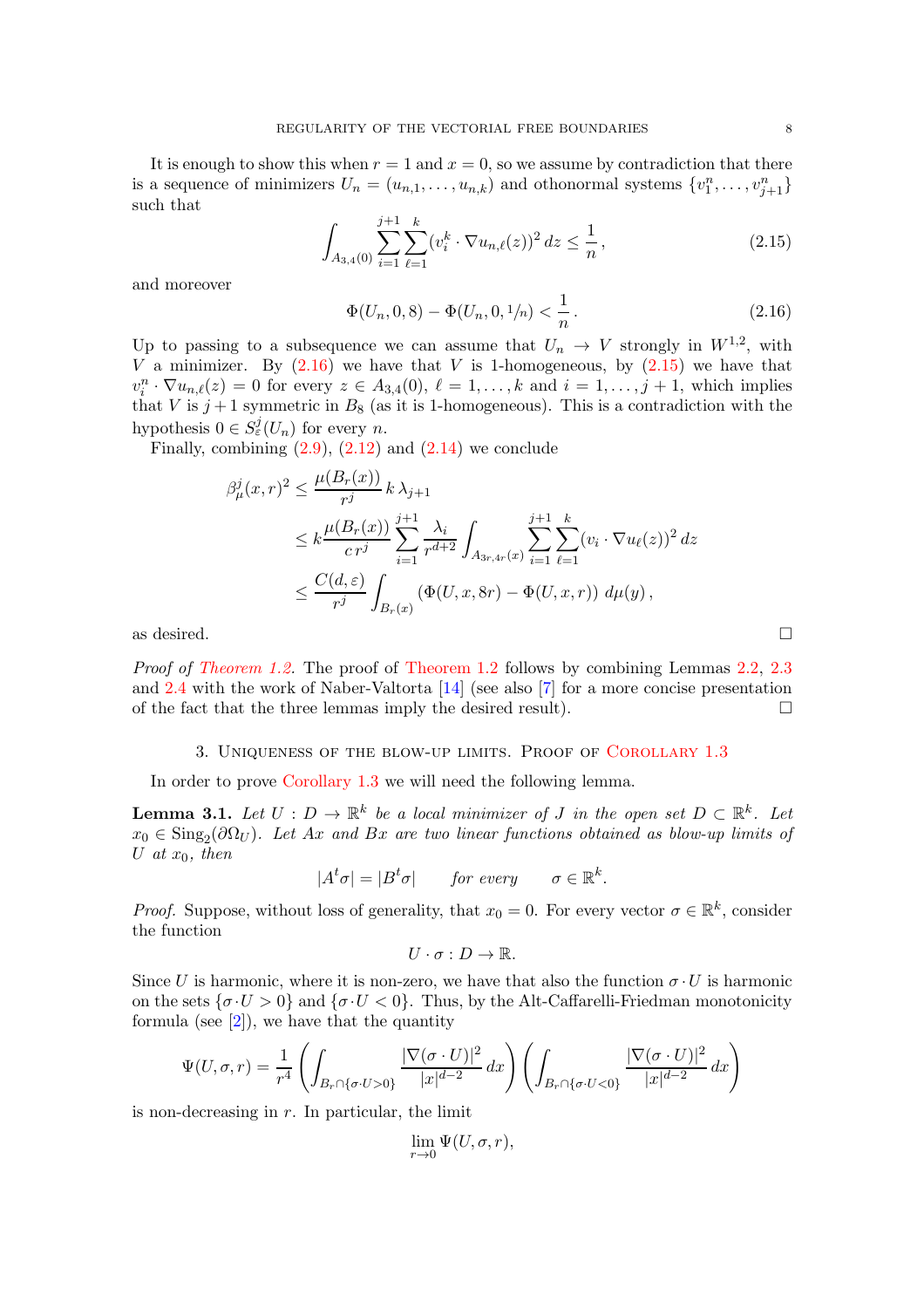exists. Suppose now that the blow-up sequence  $U_{0,r_n}$  converges (locally uniformly and strongly in  $H_{loc}^1$ ) to a blow-up limit of the form  $Ax$ , where A is  $d \times k$  matrix. Then, since

$$
\Psi(U,\sigma,r)=\Psi(U_{0,r},\sigma,1),
$$

we have that

$$
\lim_{r \to 0} \Psi(U, \sigma, r) = \left( \int_{B_1 \cap \{\sigma \cdot Ax > 0\}} \frac{|A^t \sigma|^2}{|x|^{d-2}} dx \right) \left( \int_{B_1 \cap \{\sigma \cdot Ax < 0\}} \frac{|A^t \sigma|^2}{|x|^{d-2}} dx \right),
$$

which concludes the proof.

**Proof of [Corollary 1.3.](#page-2-4)** By [Theorem 1.2](#page-2-1) we know that at almost every point  $x_0 \in$  $\text{Sing}_2(\partial \Omega_U)$  there is a unique tangent plane  $T = \{x : x \cdot \nu = 0\}$  (where  $\nu \in \mathbb{R}^d$  is a unit vector) to  $\partial\Omega_u$ . Let now  $U_{x_0,r_n}$  be a blow-up sequence converging to a blow-up limit of the form Ax. Since  $\partial\{|U_{x_0,r_n}|>0\}$  converges in the Hausdorff distance in  $B_1$ to  $\partial\{|Ax| > 0\}$ , we have that KerA is precisely the tangent plane T. Thus,  $A = \eta \otimes \nu$ for some vector  $\nu \in \mathbb{R}^k$ . Thus, for any vector  $\sigma \in \mathbb{R}^k$ , we have that  $|A^t \sigma| = |\eta \cdot \sigma|$ . As a consequence, the vector  $\eta$  (and thus the matrix A) does not depend on the blow-up  $\Box$ sequence.

#### **REFERENCES**

- <span id="page-8-0"></span>[1] H. W. Alt, and L. A. Caffarelli. *Existence and regularity for a minimum problem with free boundary.* J. Reine Angew. Math. 325 (1981), 105–144.
- <span id="page-8-1"></span>[2] H. W. Alt, L. A. Caffarelli, and A. Friedman. *Variational problems with two phases and their free boundaries.* Trans. Amer. Math. Soc. 282 (2) (1984), 431–461.
- <span id="page-8-3"></span>[3] L. A. Caffarelli, H. Shahgholian, K. Yeressian, *A minimization problem with free boundary related to a cooperative system*. Duke Math. J. 167 (2018), no. 10, 1825–1882.
- <span id="page-8-2"></span>[4] G. De Philippis, L. Spolaor, B. Velichkov. *Regularity of the free boundary for the two-phase Bernoulli problem.* Invent. Math. (2021).
- <span id="page-8-11"></span>[5] D. De Silva, D. Jerison. *A singular energy minimizing free boundary.* J. Reine Angew. Math. 635 (2009), 1–21.
- <span id="page-8-9"></span>[6] D. De Silva, G. Tortone. *Improvement of flatness for vector valued free boundary problems.* Mathematics in Engineering 2 (4) (2020), 598–613.
- <span id="page-8-14"></span>[7] N. Edelen. *Notes on a measure theoretic version of Naber-Valtorta's rectifiability theorem.* Available at http://math.mit.edu/∼[edelen/general-nv.pdf](http://math.mit.edu/~edelen/general-nv.pdf).
- <span id="page-8-13"></span>[8] N. Edelen, M. Engelstein. *Quantitative stratification for some free-boundary problems.* Trans. Amer. Math. Soc. 371 (2019), 2043–2072.
- <span id="page-8-10"></span>[9] D.S. Jerison, O. Savin. *Some remarks on stability of cones for the one phase free boundary problem.* Geom. Funct. Anal. 25 (2015), 1240–1257.
- <span id="page-8-5"></span>[10] D. Kriventsov, F. H. Lin. *Regularity for shape optimizers: the nondegenerate case.* Comm. Pure Appl. Math. 71 (8) (2018) 1535–1596.
- <span id="page-8-7"></span>[11] D. Kriventsov, F. Lin, *Regularity for Shape Optimizers: The Degenerate Case.* Comm. Pure Appl. Math. 72 (8) (2019) 1678–1721.
- <span id="page-8-4"></span>[12] D. Mazzoleni, S. Terracini, B. Velichkov. *Regularity of the optimal sets for some spectral functionals.* Geom. Funct. Anal. 27 (2) (2017), 373–426.
- <span id="page-8-8"></span>[13] D. Mazzoleni, S. Terracini, B. Velichkov. *Regularity of the free boundary for the vectorial Bernoulli problem.* Anal. PDE, 13 (3) (2020), 741–764.
- <span id="page-8-12"></span>[14] A. Naber, D. Valtorta. *Rectifiable-Reifenberg and the regularity of stationary and minimizing harmonic maps.* Ann. of Math., 185 (1) (2017), 131–227.
- <span id="page-8-6"></span>[15] L. Spolaor, B. Velichkov. *An epiperimetric inequality for the regularity of some free boundary problems: the* 2*-dimensional case.* Comm. Pure Appl. Math. 72 (2) (2019) 375–421.
- [16] G. S. Weiss. *Partial regularity for a minimum problem with free boundary.* J. Geom. Anal. 9 (2) (1999), 317–326.